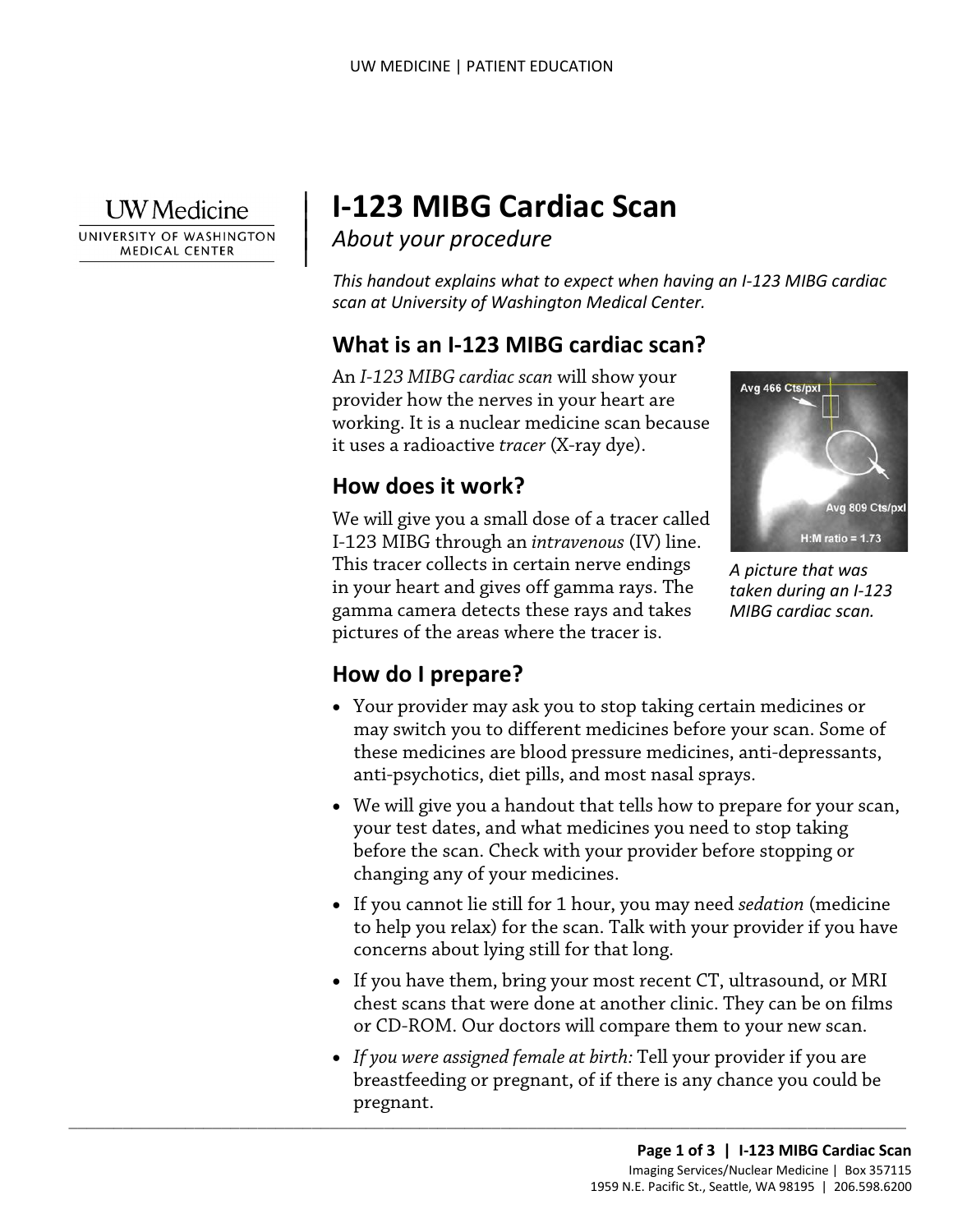#### **Day of the Scan**

- drink anything. It is OK to drink water during this time. You will • Starting 6 hours before your appointment time: Do **not** eat or not be able to eat or drink anything until the scan is done.
- When you arrive in the Nuclear Medicine department:
	- could be pregnant. – *If you were assigned female at birth:* Tell the technologist right away if you are breastfeeding or if there is any chance you
	- We will ask you to drink a small cup of water with potassium iodine added. This may have a slight metallic taste.
	- We will place an IV line into a vein in your arm.
- technologist will inject a small amount of tracer through the IV. • An hour after you drink the potassium iodine water, the
- • After you receive this injection of tracer:
	- You will stay in the Nuclear Medicine department for 30 minutes. We will monitor you during this time.
	- exercise. – You will then have a break of 3½ hours. You may leave the area during this time, but do not do any heavy activities or
- of the tracer. At this time, we will ask you to lie on an exam • We will start the imaging 4 hours after you receive the injection table. The technologists will help make you comfortable.
- We will take both still images and 3D images of your chest. These 3D images are called SPECT (*single photon emission tomography*). During the SPECT scan, the camera rotates around your body. A low-dose CT scan may be done at the same time as the SPECT scan.
- You must hold still when the camera is taking pictures. If you move, the pictures will be blurry and may have to be taken again.
- The imaging session may take 60 minutes.

 $\_$  ,  $\_$  ,  $\_$  ,  $\_$  ,  $\_$  ,  $\_$  ,  $\_$  ,  $\_$  ,  $\_$  ,  $\_$  ,  $\_$  ,  $\_$  ,  $\_$  ,  $\_$  ,  $\_$  ,  $\_$  ,  $\_$  ,  $\_$  ,  $\_$  ,  $\_$  ,  $\_$  ,  $\_$  ,  $\_$  ,  $\_$  ,  $\_$  ,  $\_$  ,  $\_$  ,  $\_$  ,  $\_$  ,  $\_$  ,  $\_$  ,  $\_$  ,  $\_$  ,  $\_$  ,  $\_$  ,  $\_$  ,  $\_$  ,

#### **What can I expect?**

- You may have some minor discomfort from the IV.
- Some people find it hard to lie still on the exam table.